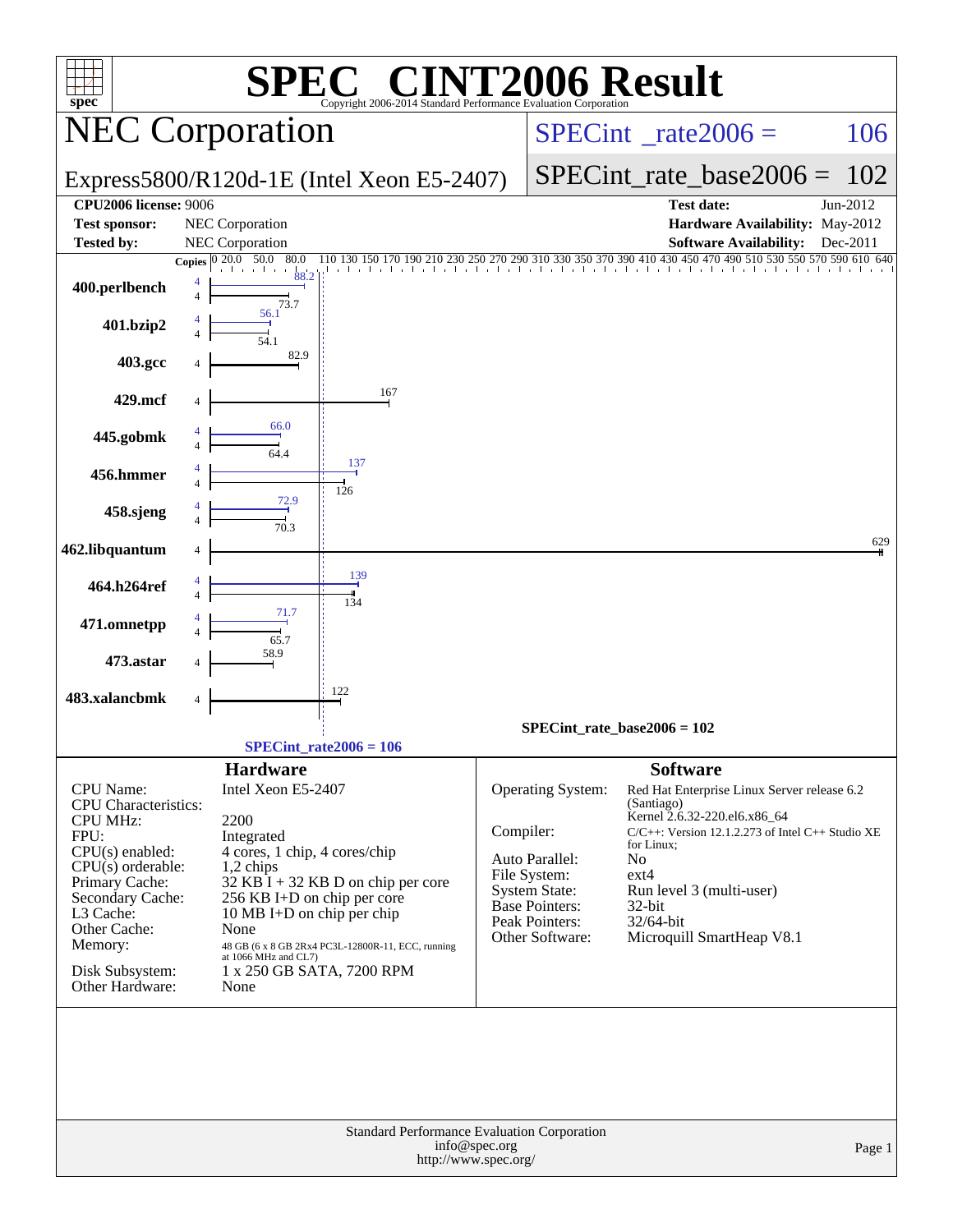

## NEC Corporation

SPECint rate $2006 = 106$ 

Express5800/R120d-1E (Intel Xeon E5-2407)

[SPECint\\_rate\\_base2006 =](http://www.spec.org/auto/cpu2006/Docs/result-fields.html#SPECintratebase2006) 102

#### **[CPU2006 license:](http://www.spec.org/auto/cpu2006/Docs/result-fields.html#CPU2006license)** 9006 **[Test date:](http://www.spec.org/auto/cpu2006/Docs/result-fields.html#Testdate)** Jun-2012

**[Test sponsor:](http://www.spec.org/auto/cpu2006/Docs/result-fields.html#Testsponsor)** NEC Corporation **[Hardware Availability:](http://www.spec.org/auto/cpu2006/Docs/result-fields.html#HardwareAvailability)** May-2012 **[Tested by:](http://www.spec.org/auto/cpu2006/Docs/result-fields.html#Testedby)** NEC Corporation **[Software Availability:](http://www.spec.org/auto/cpu2006/Docs/result-fields.html#SoftwareAvailability)** Dec-2011

#### **[Results Table](http://www.spec.org/auto/cpu2006/Docs/result-fields.html#ResultsTable)**

|                                                                                                          | <b>Base</b>   |                |       |                |       |                |       | <b>Peak</b>   |                |              |                |              |                |              |
|----------------------------------------------------------------------------------------------------------|---------------|----------------|-------|----------------|-------|----------------|-------|---------------|----------------|--------------|----------------|--------------|----------------|--------------|
| <b>Benchmark</b>                                                                                         | <b>Copies</b> | <b>Seconds</b> | Ratio | <b>Seconds</b> | Ratio | <b>Seconds</b> | Ratio | <b>Copies</b> | <b>Seconds</b> | <b>Ratio</b> | <b>Seconds</b> | <b>Ratio</b> | <b>Seconds</b> | <b>Ratio</b> |
| 400.perlbench                                                                                            |               | 530            | 73.7  | 530            | 73.8  | 530            | 73.7  |               | 443            | 88.2         | 443            | 88.3         | 443            | 88.2         |
| 401.bzip2                                                                                                |               | 713            | 54.2  | 713            | 54.1  | 714            | 54.0  |               | 688            | 56.1         | 687            | 56.2         | 689            | 56.0         |
| $403.\text{gcc}$                                                                                         |               | 388            | 83.0  | 388            | 82.9  | 388            | 82.9  |               | 388            | 83.0         | 388            | 82.9         | 388            | 82.9         |
| $429$ .mcf                                                                                               |               | 218            | 167   | 218            | 167   | 218            | 167   |               | 218            | 167          | 218            | 167          | 218            | 167          |
| $445$ .gobmk                                                                                             |               | 651            | 64.4  | 651            | 64.4  | 651            | 64.5  |               | 635            | 66.0         | 635            | 66.1         | 635            | 66.0         |
| 456.hmmer                                                                                                |               | 297            | 126   | 296            | 126   | 298            | 125   |               | 271            | <u>137</u>   | 271            | 138          | 273            | 137          |
| $458$ .sjeng                                                                                             |               | 689            | 70.3  | 689            | 70.3  | 689            | 70.2  |               | 664            | 72.9         | 663            | 73.1         | 664            | 72.9         |
| 462.libquantum                                                                                           |               | 132            | 628   | 132            | 629   | 131            | 631   |               | 132            | 628          | <u>132</u>     | 629          | 131            | 631          |
| 464.h264ref                                                                                              |               | 655            | 135   | 668            | 133   | 661            | 134   |               | 639            | 138          | 638            | 139          | 638            | 139          |
| 471.omnetpp                                                                                              |               | 380            | 65.7  | 382            | 65.5  | 381            | 65.7  |               | 349            | 71.7         | 349            | 71.5         | 349            | 71.7         |
| 473.astar                                                                                                |               | 477            | 58.9  | 476            | 59.0  | 478            | 58.7  |               | 477            | 58.9         | 476            | 59.0         | 478            | 58.7         |
| 483.xalancbmk                                                                                            |               | 227            | 122   | 227            | 122   | 226            | 122   |               | 227            | 122          | 227            | 122          | 226            | 122          |
| Results appear in the order in which they were run. Bold underlined text indicates a median measurement. |               |                |       |                |       |                |       |               |                |              |                |              |                |              |

#### **[Submit Notes](http://www.spec.org/auto/cpu2006/Docs/result-fields.html#SubmitNotes)**

 The numactl mechanism was used to bind copies to processors. The config file option 'submit' was used to generate numactl commands to bind each copy to a specific processor. For details, please see the config file.

#### **[Operating System Notes](http://www.spec.org/auto/cpu2006/Docs/result-fields.html#OperatingSystemNotes)**

Stack size set to unlimited using "ulimit -s unlimited"

#### **[Platform Notes](http://www.spec.org/auto/cpu2006/Docs/result-fields.html#PlatformNotes)**

 BIOS Settings: Energy Performance: Performance

#### **[General Notes](http://www.spec.org/auto/cpu2006/Docs/result-fields.html#GeneralNotes)**

Environment variables set by runspec before the start of the run: LD\_LIBRARY\_PATH = "/home/cpu2006/libs/32:/home/cpu2006/libs/64"

 The Express5800/R120d-1E and the Express5800/R120d-2E models are electronically equivalent. The results have been measured on the Express5800/R120d-1E model.

 Added glibc-static-2.12-1.47.el6.x86\_64.rpm to enable static linking

Transparent Huge Pages enabled with:

Continued on next page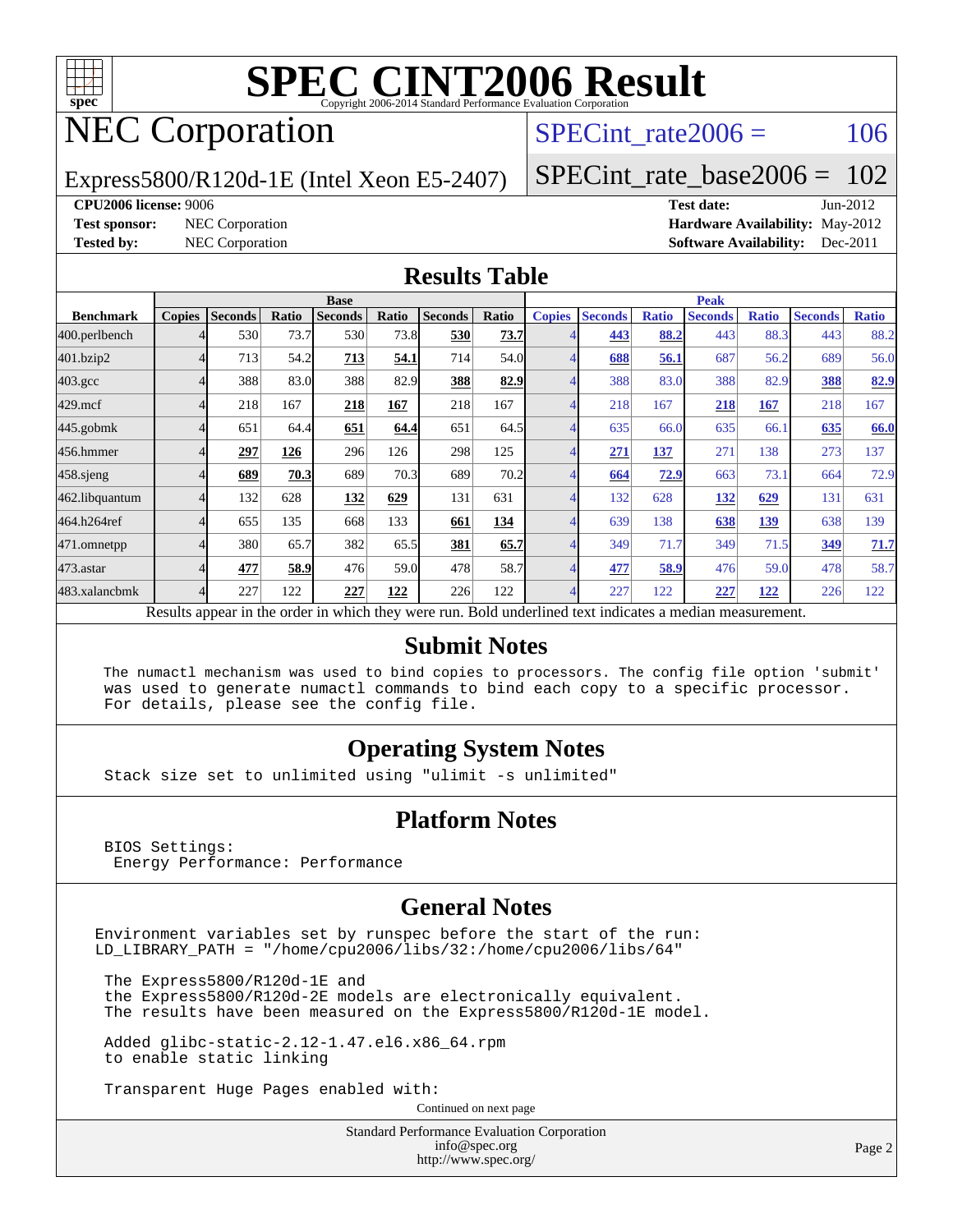

## NEC Corporation

SPECint rate $2006 = 106$ 

Express5800/R120d-1E (Intel Xeon E5-2407)

[SPECint\\_rate\\_base2006 =](http://www.spec.org/auto/cpu2006/Docs/result-fields.html#SPECintratebase2006) 102

**[Test sponsor:](http://www.spec.org/auto/cpu2006/Docs/result-fields.html#Testsponsor)** NEC Corporation **[Hardware Availability:](http://www.spec.org/auto/cpu2006/Docs/result-fields.html#HardwareAvailability)** May-2012

**[CPU2006 license:](http://www.spec.org/auto/cpu2006/Docs/result-fields.html#CPU2006license)** 9006 **[Test date:](http://www.spec.org/auto/cpu2006/Docs/result-fields.html#Testdate)** Jun-2012 **[Tested by:](http://www.spec.org/auto/cpu2006/Docs/result-fields.html#Testedby)** NEC Corporation **[Software Availability:](http://www.spec.org/auto/cpu2006/Docs/result-fields.html#SoftwareAvailability)** Dec-2011

#### **[General Notes \(Continued\)](http://www.spec.org/auto/cpu2006/Docs/result-fields.html#GeneralNotes)**

 echo always > /sys/kernel/mm/redhat\_transparent\_hugepage/enabled Filesystem page cache cleared with: echo 1> /proc/sys/vm/drop\_caches runspec command invoked through numactl i.e.: numactl --interleave=all runspec <etc>

**[Base Compiler Invocation](http://www.spec.org/auto/cpu2006/Docs/result-fields.html#BaseCompilerInvocation)**

[C benchmarks](http://www.spec.org/auto/cpu2006/Docs/result-fields.html#Cbenchmarks): [icc -m32](http://www.spec.org/cpu2006/results/res2012q3/cpu2006-20120701-23293.flags.html#user_CCbase_intel_icc_5ff4a39e364c98233615fdd38438c6f2)

[C++ benchmarks:](http://www.spec.org/auto/cpu2006/Docs/result-fields.html#CXXbenchmarks) [icpc -m32](http://www.spec.org/cpu2006/results/res2012q3/cpu2006-20120701-23293.flags.html#user_CXXbase_intel_icpc_4e5a5ef1a53fd332b3c49e69c3330699)

### **[Base Portability Flags](http://www.spec.org/auto/cpu2006/Docs/result-fields.html#BasePortabilityFlags)**

 400.perlbench: [-DSPEC\\_CPU\\_LINUX\\_IA32](http://www.spec.org/cpu2006/results/res2012q3/cpu2006-20120701-23293.flags.html#b400.perlbench_baseCPORTABILITY_DSPEC_CPU_LINUX_IA32) 462.libquantum: [-DSPEC\\_CPU\\_LINUX](http://www.spec.org/cpu2006/results/res2012q3/cpu2006-20120701-23293.flags.html#b462.libquantum_baseCPORTABILITY_DSPEC_CPU_LINUX) 483.xalancbmk: [-DSPEC\\_CPU\\_LINUX](http://www.spec.org/cpu2006/results/res2012q3/cpu2006-20120701-23293.flags.html#b483.xalancbmk_baseCXXPORTABILITY_DSPEC_CPU_LINUX)

### **[Base Optimization Flags](http://www.spec.org/auto/cpu2006/Docs/result-fields.html#BaseOptimizationFlags)**

[C benchmarks](http://www.spec.org/auto/cpu2006/Docs/result-fields.html#Cbenchmarks): [-xSSE4.2](http://www.spec.org/cpu2006/results/res2012q3/cpu2006-20120701-23293.flags.html#user_CCbase_f-xSSE42_f91528193cf0b216347adb8b939d4107) [-ipo](http://www.spec.org/cpu2006/results/res2012q3/cpu2006-20120701-23293.flags.html#user_CCbase_f-ipo) [-O3](http://www.spec.org/cpu2006/results/res2012q3/cpu2006-20120701-23293.flags.html#user_CCbase_f-O3) [-no-prec-div](http://www.spec.org/cpu2006/results/res2012q3/cpu2006-20120701-23293.flags.html#user_CCbase_f-no-prec-div) [-opt-prefetch](http://www.spec.org/cpu2006/results/res2012q3/cpu2006-20120701-23293.flags.html#user_CCbase_f-opt-prefetch) [-opt-mem-layout-trans=3](http://www.spec.org/cpu2006/results/res2012q3/cpu2006-20120701-23293.flags.html#user_CCbase_f-opt-mem-layout-trans_a7b82ad4bd7abf52556d4961a2ae94d5)

[C++ benchmarks:](http://www.spec.org/auto/cpu2006/Docs/result-fields.html#CXXbenchmarks) [-xSSE4.2](http://www.spec.org/cpu2006/results/res2012q3/cpu2006-20120701-23293.flags.html#user_CXXbase_f-xSSE42_f91528193cf0b216347adb8b939d4107) [-ipo](http://www.spec.org/cpu2006/results/res2012q3/cpu2006-20120701-23293.flags.html#user_CXXbase_f-ipo) [-O3](http://www.spec.org/cpu2006/results/res2012q3/cpu2006-20120701-23293.flags.html#user_CXXbase_f-O3) [-no-prec-div](http://www.spec.org/cpu2006/results/res2012q3/cpu2006-20120701-23293.flags.html#user_CXXbase_f-no-prec-div) [-opt-prefetch](http://www.spec.org/cpu2006/results/res2012q3/cpu2006-20120701-23293.flags.html#user_CXXbase_f-opt-prefetch) [-opt-mem-layout-trans=3](http://www.spec.org/cpu2006/results/res2012q3/cpu2006-20120701-23293.flags.html#user_CXXbase_f-opt-mem-layout-trans_a7b82ad4bd7abf52556d4961a2ae94d5) [-Wl,-z,muldefs](http://www.spec.org/cpu2006/results/res2012q3/cpu2006-20120701-23293.flags.html#user_CXXbase_link_force_multiple1_74079c344b956b9658436fd1b6dd3a8a) [-L/opt/SmartHeap\\_8.1/lib -lsmartheap](http://www.spec.org/cpu2006/results/res2012q3/cpu2006-20120701-23293.flags.html#user_CXXbase_SmartHeap_d5ba4dfc9de25d3c657c7de7476e66c5)

### **[Base Other Flags](http://www.spec.org/auto/cpu2006/Docs/result-fields.html#BaseOtherFlags)**

[C benchmarks](http://www.spec.org/auto/cpu2006/Docs/result-fields.html#Cbenchmarks):

403.gcc: [-Dalloca=\\_alloca](http://www.spec.org/cpu2006/results/res2012q3/cpu2006-20120701-23293.flags.html#b403.gcc_baseEXTRA_CFLAGS_Dalloca_be3056838c12de2578596ca5467af7f3)

## **[Peak Compiler Invocation](http://www.spec.org/auto/cpu2006/Docs/result-fields.html#PeakCompilerInvocation)**

[C benchmarks \(except as noted below\)](http://www.spec.org/auto/cpu2006/Docs/result-fields.html#Cbenchmarksexceptasnotedbelow): [icc -m32](http://www.spec.org/cpu2006/results/res2012q3/cpu2006-20120701-23293.flags.html#user_CCpeak_intel_icc_5ff4a39e364c98233615fdd38438c6f2)

400.perlbench: [icc -m64](http://www.spec.org/cpu2006/results/res2012q3/cpu2006-20120701-23293.flags.html#user_peakCCLD400_perlbench_intel_icc_64bit_bda6cc9af1fdbb0edc3795bac97ada53)

Continued on next page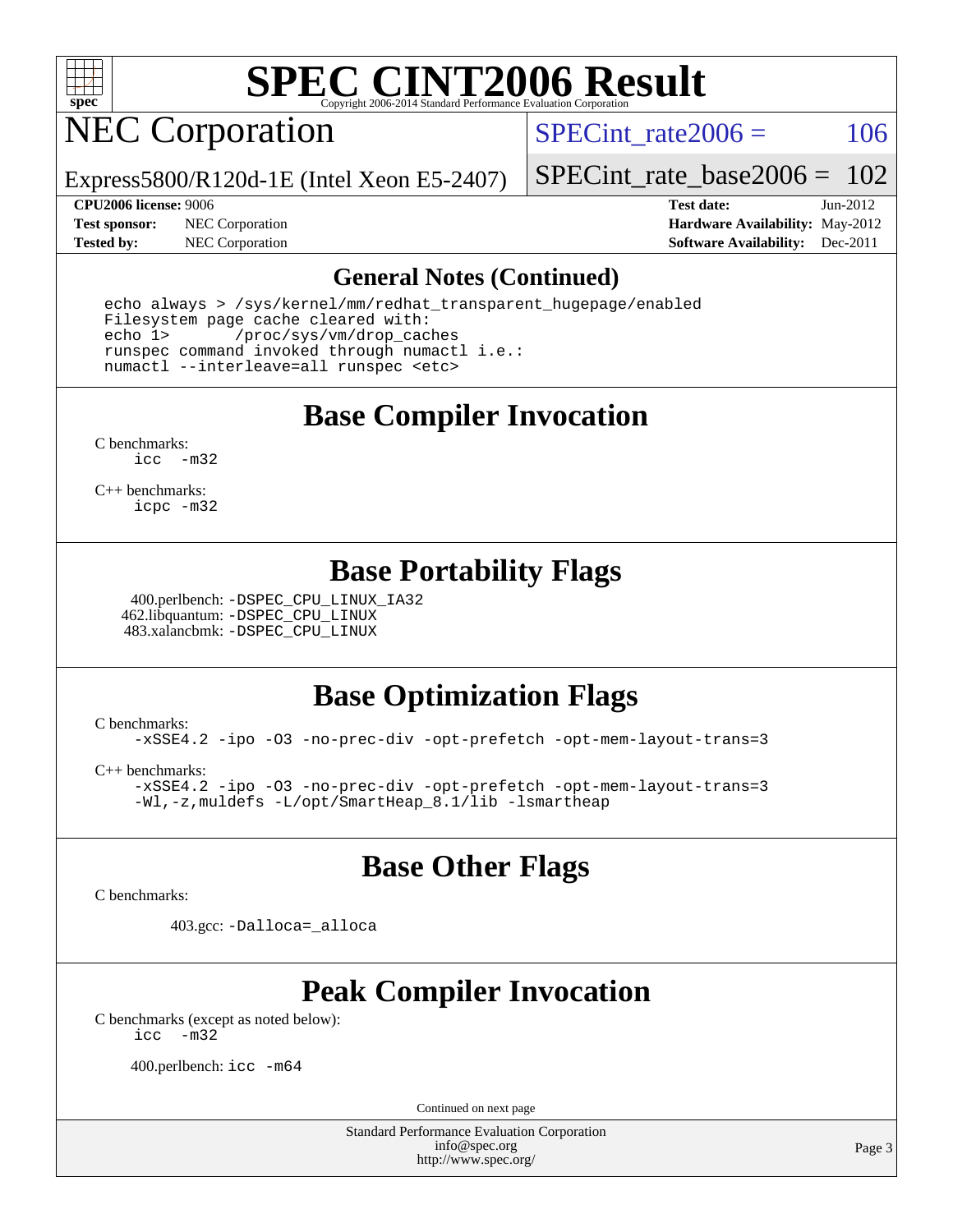

NEC Corporation

SPECint rate $2006 = 106$ 

[SPECint\\_rate\\_base2006 =](http://www.spec.org/auto/cpu2006/Docs/result-fields.html#SPECintratebase2006) 102

**[Test sponsor:](http://www.spec.org/auto/cpu2006/Docs/result-fields.html#Testsponsor)** NEC Corporation **[Hardware Availability:](http://www.spec.org/auto/cpu2006/Docs/result-fields.html#HardwareAvailability)** May-2012

**[CPU2006 license:](http://www.spec.org/auto/cpu2006/Docs/result-fields.html#CPU2006license)** 9006 **[Test date:](http://www.spec.org/auto/cpu2006/Docs/result-fields.html#Testdate)** Jun-2012 **[Tested by:](http://www.spec.org/auto/cpu2006/Docs/result-fields.html#Testedby)** NEC Corporation **[Software Availability:](http://www.spec.org/auto/cpu2006/Docs/result-fields.html#SoftwareAvailability)** Dec-2011

## **[Peak Compiler Invocation \(Continued\)](http://www.spec.org/auto/cpu2006/Docs/result-fields.html#PeakCompilerInvocation)**

401.bzip2: [icc -m64](http://www.spec.org/cpu2006/results/res2012q3/cpu2006-20120701-23293.flags.html#user_peakCCLD401_bzip2_intel_icc_64bit_bda6cc9af1fdbb0edc3795bac97ada53)

Express5800/R120d-1E (Intel Xeon E5-2407)

456.hmmer: [icc -m64](http://www.spec.org/cpu2006/results/res2012q3/cpu2006-20120701-23293.flags.html#user_peakCCLD456_hmmer_intel_icc_64bit_bda6cc9af1fdbb0edc3795bac97ada53)

 $458 \text{.}$ sjeng: icc  $-\text{m64}$ 

[C++ benchmarks:](http://www.spec.org/auto/cpu2006/Docs/result-fields.html#CXXbenchmarks)

[icpc -m32](http://www.spec.org/cpu2006/results/res2012q3/cpu2006-20120701-23293.flags.html#user_CXXpeak_intel_icpc_4e5a5ef1a53fd332b3c49e69c3330699)

**[Peak Portability Flags](http://www.spec.org/auto/cpu2006/Docs/result-fields.html#PeakPortabilityFlags)**

 400.perlbench: [-DSPEC\\_CPU\\_LP64](http://www.spec.org/cpu2006/results/res2012q3/cpu2006-20120701-23293.flags.html#b400.perlbench_peakCPORTABILITY_DSPEC_CPU_LP64) [-DSPEC\\_CPU\\_LINUX\\_X64](http://www.spec.org/cpu2006/results/res2012q3/cpu2006-20120701-23293.flags.html#b400.perlbench_peakCPORTABILITY_DSPEC_CPU_LINUX_X64) 401.bzip2: [-DSPEC\\_CPU\\_LP64](http://www.spec.org/cpu2006/results/res2012q3/cpu2006-20120701-23293.flags.html#suite_peakCPORTABILITY401_bzip2_DSPEC_CPU_LP64) 456.hmmer: [-DSPEC\\_CPU\\_LP64](http://www.spec.org/cpu2006/results/res2012q3/cpu2006-20120701-23293.flags.html#suite_peakCPORTABILITY456_hmmer_DSPEC_CPU_LP64) 458.sjeng: [-DSPEC\\_CPU\\_LP64](http://www.spec.org/cpu2006/results/res2012q3/cpu2006-20120701-23293.flags.html#suite_peakCPORTABILITY458_sjeng_DSPEC_CPU_LP64) 462.libquantum: [-DSPEC\\_CPU\\_LINUX](http://www.spec.org/cpu2006/results/res2012q3/cpu2006-20120701-23293.flags.html#b462.libquantum_peakCPORTABILITY_DSPEC_CPU_LINUX) 483.xalancbmk: [-DSPEC\\_CPU\\_LINUX](http://www.spec.org/cpu2006/results/res2012q3/cpu2006-20120701-23293.flags.html#b483.xalancbmk_peakCXXPORTABILITY_DSPEC_CPU_LINUX)

## **[Peak Optimization Flags](http://www.spec.org/auto/cpu2006/Docs/result-fields.html#PeakOptimizationFlags)**

[C benchmarks](http://www.spec.org/auto/cpu2006/Docs/result-fields.html#Cbenchmarks):

 400.perlbench: [-xSSE4.2](http://www.spec.org/cpu2006/results/res2012q3/cpu2006-20120701-23293.flags.html#user_peakPASS2_CFLAGSPASS2_LDCFLAGS400_perlbench_f-xSSE42_f91528193cf0b216347adb8b939d4107)(pass 2) [-prof-gen](http://www.spec.org/cpu2006/results/res2012q3/cpu2006-20120701-23293.flags.html#user_peakPASS1_CFLAGSPASS1_LDCFLAGS400_perlbench_prof_gen_e43856698f6ca7b7e442dfd80e94a8fc)(pass 1) [-ipo](http://www.spec.org/cpu2006/results/res2012q3/cpu2006-20120701-23293.flags.html#user_peakPASS2_CFLAGSPASS2_LDCFLAGS400_perlbench_f-ipo)(pass 2) [-O3](http://www.spec.org/cpu2006/results/res2012q3/cpu2006-20120701-23293.flags.html#user_peakPASS2_CFLAGSPASS2_LDCFLAGS400_perlbench_f-O3)(pass 2) [-no-prec-div](http://www.spec.org/cpu2006/results/res2012q3/cpu2006-20120701-23293.flags.html#user_peakPASS2_CFLAGSPASS2_LDCFLAGS400_perlbench_f-no-prec-div)(pass 2) [-prof-use](http://www.spec.org/cpu2006/results/res2012q3/cpu2006-20120701-23293.flags.html#user_peakPASS2_CFLAGSPASS2_LDCFLAGS400_perlbench_prof_use_bccf7792157ff70d64e32fe3e1250b55)(pass 2) [-auto-ilp32](http://www.spec.org/cpu2006/results/res2012q3/cpu2006-20120701-23293.flags.html#user_peakCOPTIMIZE400_perlbench_f-auto-ilp32) 401.bzip2: [-xSSE4.2](http://www.spec.org/cpu2006/results/res2012q3/cpu2006-20120701-23293.flags.html#user_peakPASS2_CFLAGSPASS2_LDCFLAGS401_bzip2_f-xSSE42_f91528193cf0b216347adb8b939d4107)(pass 2) [-prof-gen](http://www.spec.org/cpu2006/results/res2012q3/cpu2006-20120701-23293.flags.html#user_peakPASS1_CFLAGSPASS1_LDCFLAGS401_bzip2_prof_gen_e43856698f6ca7b7e442dfd80e94a8fc)(pass 1) [-ipo](http://www.spec.org/cpu2006/results/res2012q3/cpu2006-20120701-23293.flags.html#user_peakPASS2_CFLAGSPASS2_LDCFLAGS401_bzip2_f-ipo)(pass 2) [-O3](http://www.spec.org/cpu2006/results/res2012q3/cpu2006-20120701-23293.flags.html#user_peakPASS2_CFLAGSPASS2_LDCFLAGS401_bzip2_f-O3)(pass 2) [-no-prec-div](http://www.spec.org/cpu2006/results/res2012q3/cpu2006-20120701-23293.flags.html#user_peakPASS2_CFLAGSPASS2_LDCFLAGS401_bzip2_f-no-prec-div)(pass 2) [-prof-use](http://www.spec.org/cpu2006/results/res2012q3/cpu2006-20120701-23293.flags.html#user_peakPASS2_CFLAGSPASS2_LDCFLAGS401_bzip2_prof_use_bccf7792157ff70d64e32fe3e1250b55)(pass 2) [-opt-prefetch](http://www.spec.org/cpu2006/results/res2012q3/cpu2006-20120701-23293.flags.html#user_peakCOPTIMIZE401_bzip2_f-opt-prefetch) [-auto-ilp32](http://www.spec.org/cpu2006/results/res2012q3/cpu2006-20120701-23293.flags.html#user_peakCOPTIMIZE401_bzip2_f-auto-ilp32) [-ansi-alias](http://www.spec.org/cpu2006/results/res2012q3/cpu2006-20120701-23293.flags.html#user_peakCOPTIMIZE401_bzip2_f-ansi-alias)  $403.\text{gcc: basepeak}$  = yes  $429$ .mcf: basepeak = yes 445.gobmk: [-xSSE4.2](http://www.spec.org/cpu2006/results/res2012q3/cpu2006-20120701-23293.flags.html#user_peakPASS2_CFLAGSPASS2_LDCFLAGS445_gobmk_f-xSSE42_f91528193cf0b216347adb8b939d4107)(pass 2) [-prof-gen](http://www.spec.org/cpu2006/results/res2012q3/cpu2006-20120701-23293.flags.html#user_peakPASS1_CFLAGSPASS1_LDCFLAGS445_gobmk_prof_gen_e43856698f6ca7b7e442dfd80e94a8fc)(pass 1) [-prof-use](http://www.spec.org/cpu2006/results/res2012q3/cpu2006-20120701-23293.flags.html#user_peakPASS2_CFLAGSPASS2_LDCFLAGS445_gobmk_prof_use_bccf7792157ff70d64e32fe3e1250b55)(pass 2) [-ansi-alias](http://www.spec.org/cpu2006/results/res2012q3/cpu2006-20120701-23293.flags.html#user_peakCOPTIMIZE445_gobmk_f-ansi-alias) [-opt-mem-layout-trans=3](http://www.spec.org/cpu2006/results/res2012q3/cpu2006-20120701-23293.flags.html#user_peakCOPTIMIZE445_gobmk_f-opt-mem-layout-trans_a7b82ad4bd7abf52556d4961a2ae94d5) 456.hmmer: [-xSSE4.2](http://www.spec.org/cpu2006/results/res2012q3/cpu2006-20120701-23293.flags.html#user_peakCOPTIMIZE456_hmmer_f-xSSE42_f91528193cf0b216347adb8b939d4107) [-ipo](http://www.spec.org/cpu2006/results/res2012q3/cpu2006-20120701-23293.flags.html#user_peakCOPTIMIZE456_hmmer_f-ipo) [-O3](http://www.spec.org/cpu2006/results/res2012q3/cpu2006-20120701-23293.flags.html#user_peakCOPTIMIZE456_hmmer_f-O3) [-no-prec-div](http://www.spec.org/cpu2006/results/res2012q3/cpu2006-20120701-23293.flags.html#user_peakCOPTIMIZE456_hmmer_f-no-prec-div) [-unroll2](http://www.spec.org/cpu2006/results/res2012q3/cpu2006-20120701-23293.flags.html#user_peakCOPTIMIZE456_hmmer_f-unroll_784dae83bebfb236979b41d2422d7ec2) [-auto-ilp32](http://www.spec.org/cpu2006/results/res2012q3/cpu2006-20120701-23293.flags.html#user_peakCOPTIMIZE456_hmmer_f-auto-ilp32) 458.sjeng: [-xSSE4.2](http://www.spec.org/cpu2006/results/res2012q3/cpu2006-20120701-23293.flags.html#user_peakPASS2_CFLAGSPASS2_LDCFLAGS458_sjeng_f-xSSE42_f91528193cf0b216347adb8b939d4107)(pass 2) [-prof-gen](http://www.spec.org/cpu2006/results/res2012q3/cpu2006-20120701-23293.flags.html#user_peakPASS1_CFLAGSPASS1_LDCFLAGS458_sjeng_prof_gen_e43856698f6ca7b7e442dfd80e94a8fc)(pass 1) [-ipo](http://www.spec.org/cpu2006/results/res2012q3/cpu2006-20120701-23293.flags.html#user_peakPASS2_CFLAGSPASS2_LDCFLAGS458_sjeng_f-ipo)(pass 2) [-O3](http://www.spec.org/cpu2006/results/res2012q3/cpu2006-20120701-23293.flags.html#user_peakPASS2_CFLAGSPASS2_LDCFLAGS458_sjeng_f-O3)(pass 2) [-no-prec-div](http://www.spec.org/cpu2006/results/res2012q3/cpu2006-20120701-23293.flags.html#user_peakPASS2_CFLAGSPASS2_LDCFLAGS458_sjeng_f-no-prec-div)(pass 2) [-prof-use](http://www.spec.org/cpu2006/results/res2012q3/cpu2006-20120701-23293.flags.html#user_peakPASS2_CFLAGSPASS2_LDCFLAGS458_sjeng_prof_use_bccf7792157ff70d64e32fe3e1250b55)(pass 2) [-unroll4](http://www.spec.org/cpu2006/results/res2012q3/cpu2006-20120701-23293.flags.html#user_peakCOPTIMIZE458_sjeng_f-unroll_4e5e4ed65b7fd20bdcd365bec371b81f) [-auto-ilp32](http://www.spec.org/cpu2006/results/res2012q3/cpu2006-20120701-23293.flags.html#user_peakCOPTIMIZE458_sjeng_f-auto-ilp32) 462.libquantum: basepeak = yes

Continued on next page